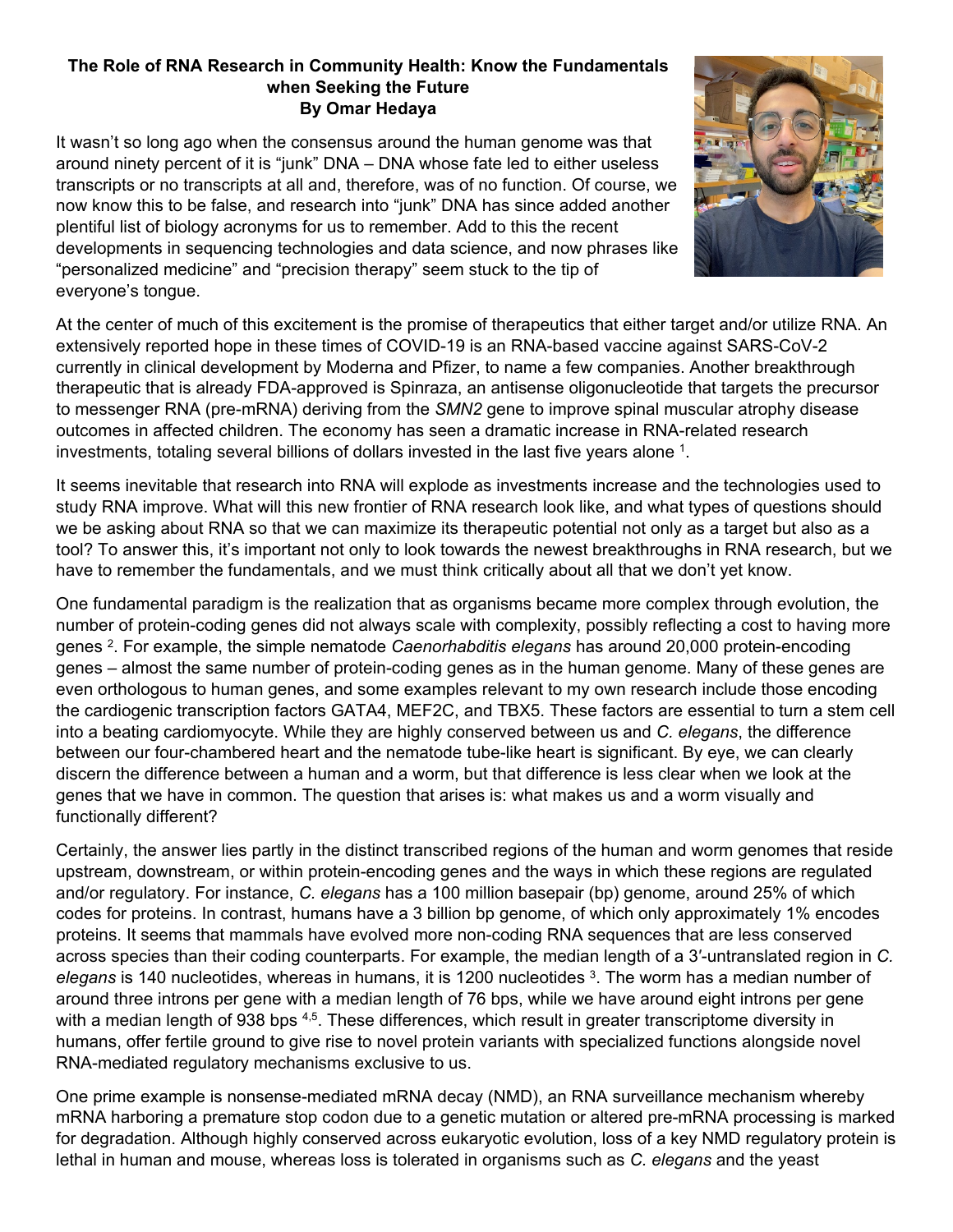*Saccharomyces cerevisiae* 6,7. Data indicate that increased complexity in organisms such as humans is a consequence of the evolution of new biological processes. Understanding how molecular mechanisms have become interwoven in highly complex organisms such as ourselves will give us better resolution when seeking to understand diseases, ultimately helping us design novel therapeutics with improved efficacies.

Another worthwhile paradigm is exemplified by our non-coding transcriptome that is yet to be functionally understood. The human ENCODE project estimates that around 80% of the genome is transcribed, most of which is *non* protein-coding <sup>8</sup>. The human genome is also replete with interpersonal variations within these non-protein-coding regions that could potentially affect our health and thus, require our scrutiny. This is demonstrated by a study that identified 2516 cancer-associated single nucleotide polymorphisms (SNPs), many of which were located within intergenic sequences as well as sequences upstream and downstream of genes, none of which were known to be regulatory <sup>9</sup>. Transcripts arising from genomic regions that do not encode proteins can potentially participate in cell-specific biological processes. A study characterizing 849 noncoding RNAs in mouse brains using *in situ* hybridization showed that many RNAs are found in specific celltypes. In fact, RNAs of different sizes that are transcribed from the same DNA locus, and in some cases from one or the other strand of the DNA locus, can end up being expressed in completely different cells. In one case, localization of the sense and its antisense counterpart manifested clearly two distinct streaks of cells within the cerebellum <sup>10</sup>. Some of these RNAs have been shown in other studies to function in critical cellular roles, such as influencing chromatin modifications or playing a structural role through phase separation  $11,12$ .

It is also important to recognize that many primate-specific non-coding RNAs have been identified, but have yet to be studied 13. Notably, the relationship between these RNAs and diseases remains largely unknown: most studies perform RNA-sequencing using whole tissues, which precludes detecting differences manifested by different cell-types because of averaging transcript abundance across multiple tissue-types and/or dilution of transcripts that are not widely expressed. Thus, we are unable to determine if abnormalities in, for example, cell-type-specific RNA expression patterns in the brain are responsible for neurological disease.

The speed at which RNA research has grown is remarkable, and it will be exciting to see how the field develops in the next few years and decades to come. Nevertheless, amidst the shiny and impressive imagery of genetic therapies and novel medicines, it is key to remember the importance of exploring the literature from decades ago when applying the tools of today. As one example that pertains to the utility of gene or RNA editing using guide RNAs, there is still much to learn about the rules for engaging CRISPR-Cas methodology before it can be useful as a therapeutic. As another example, we will not cure new diseases simply by sequencing the genomes of patients and sitting on millions of terabytes of data: efforts in genome sequence will be futile if sequencing changes cannot be ascribed a biological consequence. In other words, it is one thing to identify the sequence variations in a patient's genome, but yet another to recognize which variations have pathological relevance and could present a therapeutic target. Mining the uncharted territories of non-coding RNAs for function has the potential to yield many insights into how humans came to be, the origin of human diseases, and new disease therapies. There is still much to learn.

## References

- 1 Wang, F., Zuroske, T. & Watts, J. K. RNA therapeutics on the rise. *Nat Rev Drug Discov* **19**, 441-442, doi:10.1038/d41573-020-00078-0 (2020).
- 2 Mattick, J. S. RNA regulation: a new genetics? *Nat Rev Genet* **5**, 316-323, doi:10.1038/nrg1321 (2004).
- 3 Mayr, C. Evolution and biological roles of alternative 3'UTRs. *Trends Cell Biol* **26**, 227-237, doi:10.1016/j.tcb.2015.10.012 (2016).
- 4 Ragle, J. M. *et al*. Coordinated tissue-specific regulation of adjacent alternative 3' splice sites in *C. elegans*. *Genome Res* **25**, 982-994, doi:10.1101/gr.186783.114 (2015).
- 5 Sakharkar, M. K. *et al.* Distributions of exons and introns in the human genome. *In Silico Biol* **4**, 387- 393 (2004).
- 6 Johns, L. *et al*. *Caenorhabditis elegans* SMG-2 selectively marks mRNAs containing premature translation termination codons. *Mol Cell Biol* **27**, 5630-5638, doi:10.1128/MCB.00410-07 (2007).
- 7 Azzalin, C. M. & Lingner, J. The human RNA surveillance factor UPF1 is required for S phase progression and genome stability. *Curr Biol* **16**, 433-439, doi:10.1016/j.cub.2006.01.018 (2006).